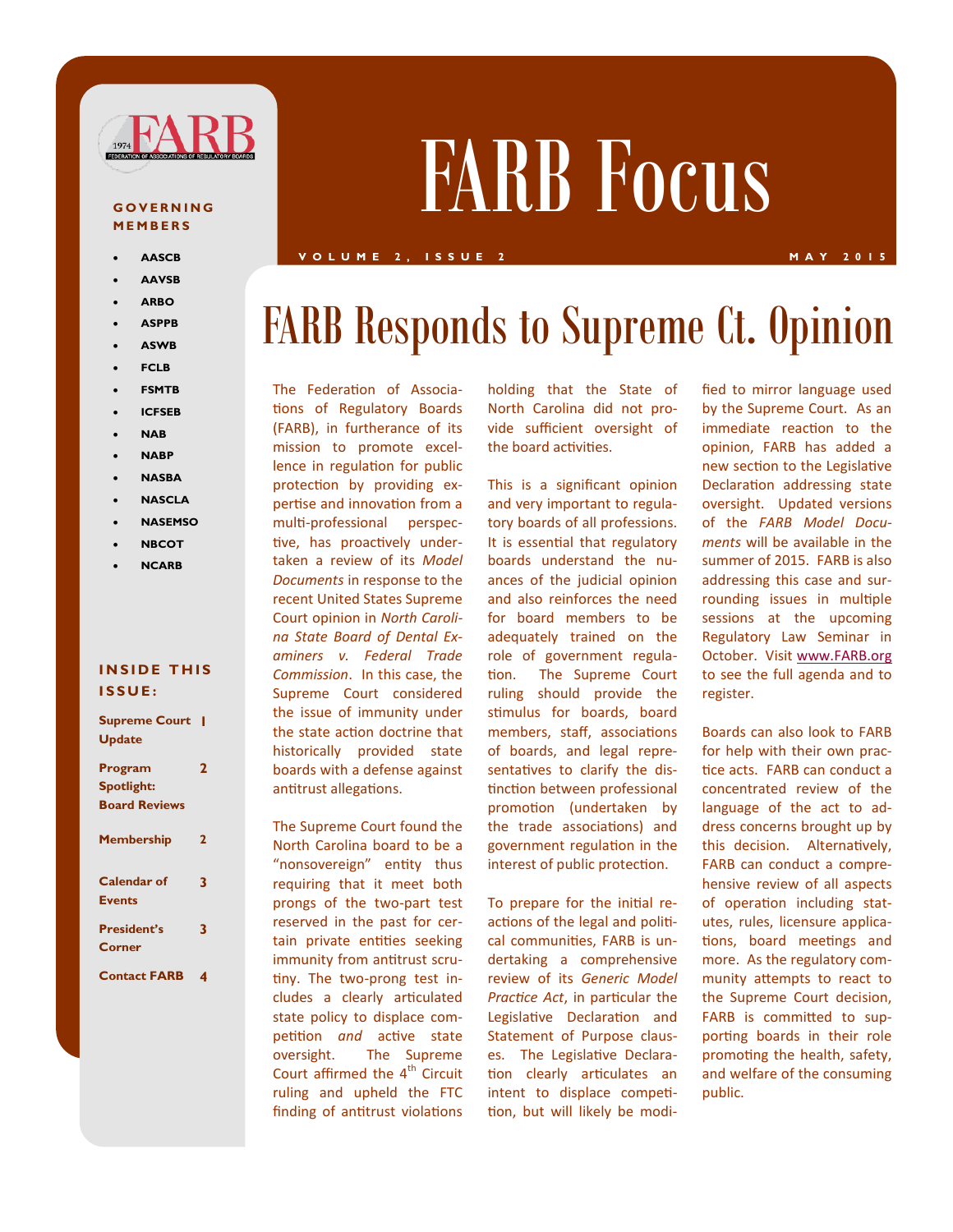## Program Spotlight: Board Reviews

Did you know that FARB can conduct a comprehensive review of your board's operations? Our regulatory experts analyze statutes, rules, meetings, licensure applications, outreach and more to increase the efficiency and effectiveness of your agency.

We can also perform a concentrated review of just the practice act and recommend language that meets the requisite legal protections.



Contact our office if you would like more information about FARB's Regulatory Board Review Program.

> (847) 559-3272 [FARB@FARB.org](mailto:farb@farb.org)

#### Interested in Membership?

Need to renew?

Questions about benefits?

We're here to help!

Keeping your membership current is the best way to ensure you are receiving all our great member benefits!

For more information visit us at [www.FARB .org](http://www.farb.org/) 

## FARB Regulatory Board Members

FARB provides a membership class for Regulatory Boards. At \$150 per year, with a discount to the FARB Forum for all board members, staff and attorneys, this membership pays for itself! Here's a current list of member boards:

- AL Board of Physical Therapy
- AL Board of Medical Examiners
- AL Board of Engineers & Land Surveyors
- AL Board of Examiners in Counseling
- AL Board of Architects
- AR State Board of Nursing
- AZ State Board of Chiropractic Examiners
- CO Department of Regulatory Agencies
- GA Professional Licensing Boards Division
- ID State Board of Dentistry
- KS State Board of Cosmetology
- KS State Board of Mortuary Arts
- KY Board of Pharmacy
- KY Board of Physical Therapy
- KY Board of Nursing
- KY Board of Licensure for Engineers and Land Surveyors
- LA Physical Therapy Board
- LA State Board of Examiners of Psychologists
- LA Board of Examiners for SLPA
- LA State Board of Social Work Examiners
- MD Board of Pharmacy
- MN Board of Architecture, Engineering, Land Surveying, Landscape Architecture
- MN Board of Dentistry
- MN Board of Nursing
- MS State Board of Massage Therapy
- NV State Contractors Board
- NC Board of Physical Therapy Examiners
- NC Board of Examiners for Engineers and Surveyors
- NC Board of Funeral Service
- NC Board of Nursing
- NC Board of Occupational Therapy
- NC Board of Examiners for SLPA
- ND Board of Counselor Examiners
- ND State Board of Psychologist Examiners
- NV State Board of Medical Examiners
- OH Board of Speech-Language Pathology and Audiology
- OH Counselor, Social Worker and Marriage and Family Therapist Board
- OK State Board of Pharmacy
- OK Veterinary Medical Examiners
- OK Board of Nursing
- OR Veterinary Medical Examining Board
- OR Board of Dentistry
- OR Board of Naturopathic Medicine
- TX Board of Chiropractic Examiners
- WV Board of Dental Examiners
- WY State Board of Nursing
- WY State Board of Pharmacy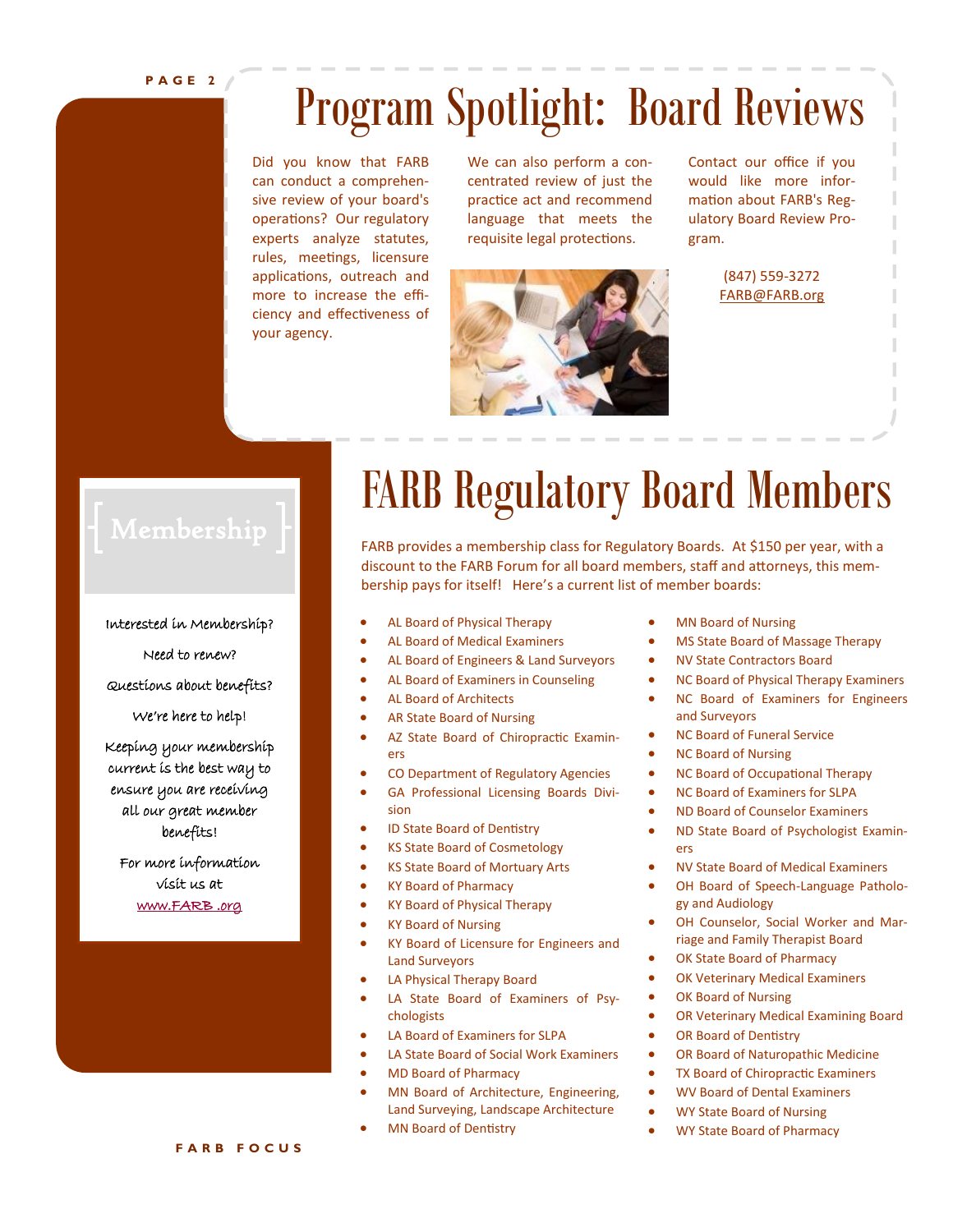#### **Calendar of Upcoming Events**

| <b>FARB National Policy Summit</b>            | July 23       | Washington, DC       |
|-----------------------------------------------|---------------|----------------------|
| <b>FARB Leadership Conference</b>             | July 24-25    | Washington, DC       |
| <b>FARB Regulatory Law Seminar (REGISTER)</b> | October 1-4   | Denver, CO           |
| FARB Forum 2016                               | January 28-31 | Clearwater Beach, FL |

## FARB National Policy Summit

The FARB Board of Directors is pleased to announce the participation of over twenty associations at the upcoming National Policy Summit on Professional Regulation.

Invited association leaders will gather to discuss policy issues from national and cross-profession perspectives. Topics will include issues such as regulation under challenge, state based licensure, and association/ federation involvement in policy decisions. We are very excited about this new opportunity to engage association leaders in this important national conversation!

FARB's annual Leadership Conference will follow the National Policy Summit and continue the conversation with association board leadership. Additional sessions will be held on increasing member engagement and mobility.

*Congratulations to the winner of our March Top Regulatory Cases Christa Bell*



Successful partnerships between volunteers and staff are the lifeblood of regulatory boards and the associations that serve them. Shared vision, subject matter expertise and dedication from both parts of the equation allow us to achieve so much more as a team than we could ever hope to achieve individually. The FARB Board of Directors, staff and our many volunteer presenters are just such a team! This year, we have added committees to the mix. Volunteers and staff are working to develop a new

## President's corner

Exam Security program and update FARB's Model Documents among other activities. FARB's programs are growing. Its reach is expanding. Just think about how much more we can accomplish if you join us for the conversation! If you have an idea for a conference topic or new service, can spare some extra time for a virtual committee, or would like to be a presenter, please contact the FARB office. We are waiting to hear from you!

– Mary de Sousa